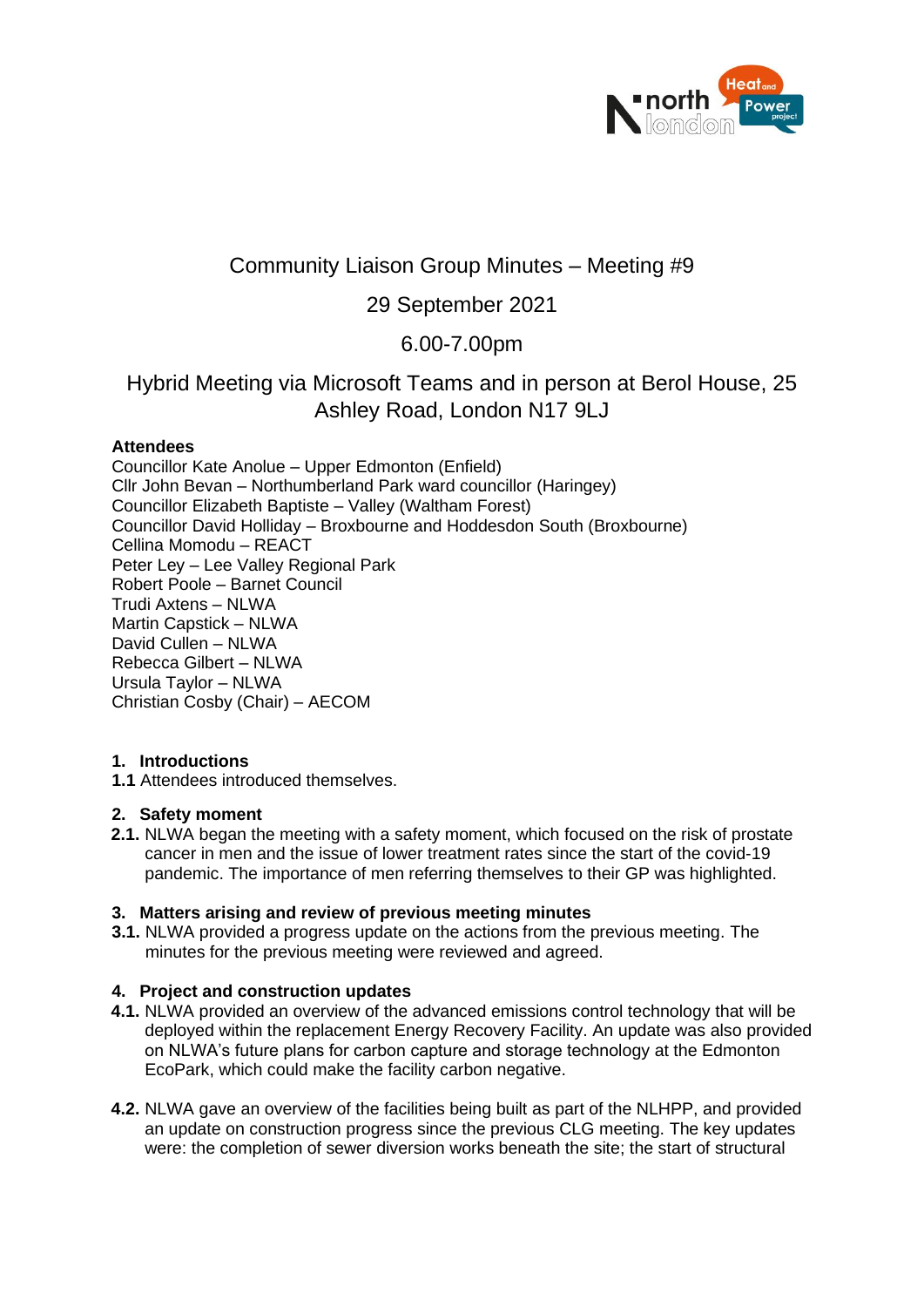steelworks for the Resource Recovery Facility; and completion of northern area clearance works.

- **4.3.** NLWA gave an update on the progress that has been made by Energetik, Enfield Council's energy company, to build an energy centre at the EcoPark. The energy centre will use heat from the Energy Recovery Facility to supply up to 50,000 homes in the area, including the Meridian Water development to the south of the A406.
- **4.4.** NLWA updated the CLG on the NLHPP apprenticeship programme. As of September 2021, 18 apprentices had been appointed, 10 of whom are Enfield residents. NLWA is advertising additional roles through posters at local train stations and inside Transport for London busses. A CLG member requested that future adverts be placed in Fore Street and Silver Street stations in Upper Edmonton, and NLWA confirmed that it would investigate these locations as part of its next apprenticeship recruitment campaign.
- **4.5.** A CLG member asked NLWA to provide more information about trainee career progression after their completion of the NLHPP programme. NLWA explained that all participants are requested to complete a survey by the further education college which coordinates the programme, but response rates have been low. NLWA confirmed that it would re-engage the college regarding other ways in which this important feedback can be secured.
- **4.6.** A CLG Member requested that NLWA contact officers at Haringey Council to discuss apprenticeship opportunities. NLWA confirmed that it would do so before the next CLG meeting.
- **4.7.** A CLG Member requested more information about NLWA's work to promote equality, diversity and inclusion internally and externally on the NLHPP. NLWA agreed that a specific presentation on this topic would take place at the next CLG meeting.
- **4.8.** NLWA provided an update on the NLHPP on-site training programme. 72 placements have been provided so far, with 90 per cent being fulfilled by residents of Enfield, Waltham Forest and Hackney. A CLG member asked for information about social value activities taking place specifically in Waltham Forest, and NLWA confirmed that it would provide a follow-up written briefing on this point after the meeting.
- **4.9.** NLWA updated CLG members on its schools' programme. A CLG member said that the programme was an excellent way to engage local people, including BAME communities, and asked whether primary schools were being considered in future. The member also noted that EcoPark House could provide opportunities for community outreach. NLWA confirmed that engagement with primary schools is being considered and more information would be provided at a future meeting.
- **4.10.** NLWA provided an update on opportunities for local businesses as part of the NLHPP programme. A case study was provided on Newlifes Catering from Walthamstow, which is providing catering to contractors at the Edmonton EcoPark.
- **4.11.** With regard to the ERF procurement, NLWA confirmed that Acciona, supported by technical expertise from Hitachi Zosen Inova (HZI), has submitted detailed solutions to tender. The tender being taken to NLWA Members in December 2021 is the final one that was submitted in October.